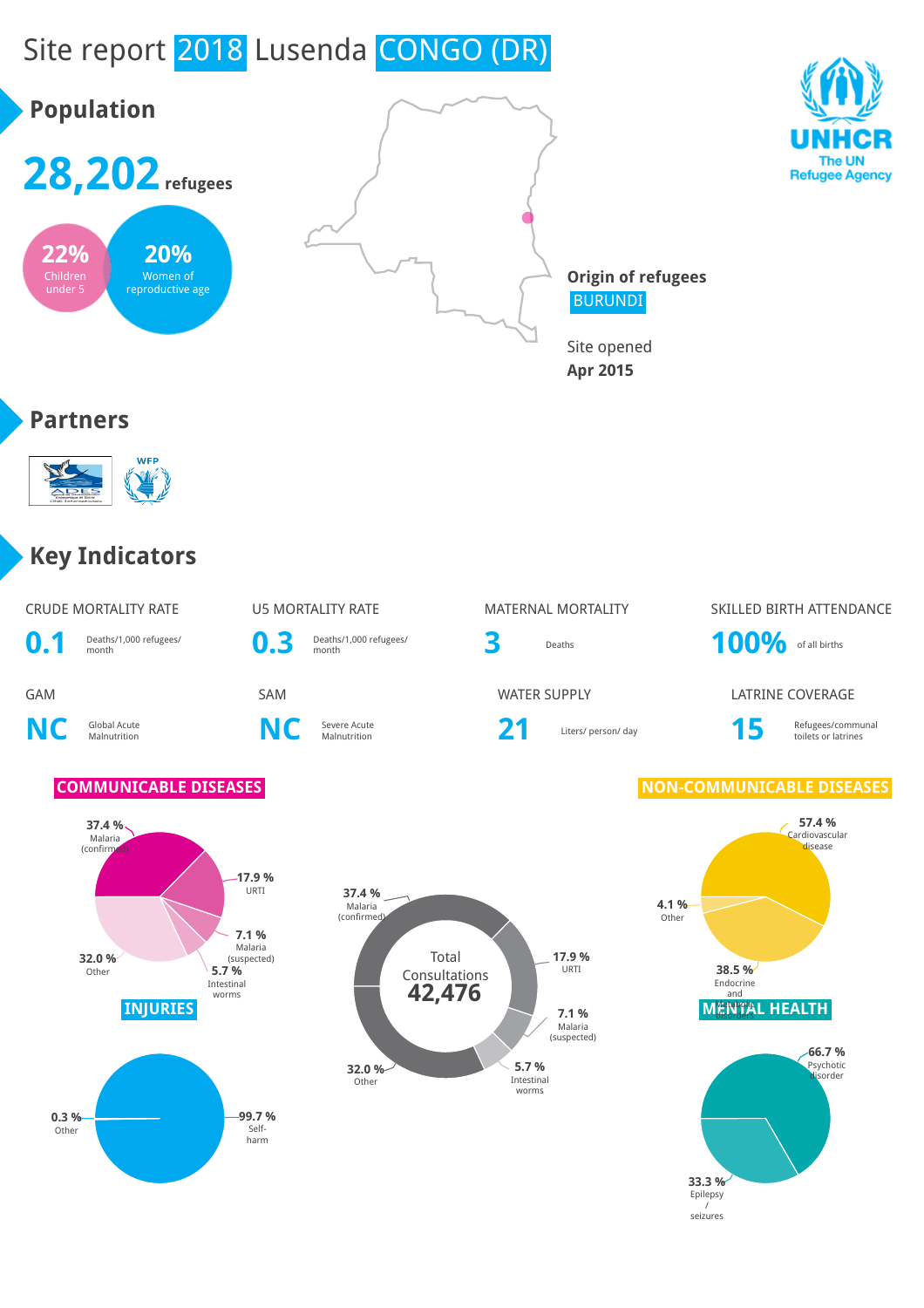### **Public Health**

| <b>HEALTH STAFFING</b>                                      | <b>INDICATOR</b> | <b>STANDARD</b> |           | <b>MORBIDITY</b>                                 | <b>INDICATOR</b> | <b>STANDARD</b> |   |   |
|-------------------------------------------------------------|------------------|-----------------|-----------|--------------------------------------------------|------------------|-----------------|---|---|
| Number of medical doctors                                   | 2                | 1: 50,000       | ◎         | Incidence of malaria among children under        | 72               |                 |   |   |
| Number of qualified nurses                                  | 25               | $1:$ < 10,000   | ◙         | Incidence of watery diarrhoea among              | 13               |                 |   |   |
| Number of community health workers                          | 25               | 1: 1,000        | A         | children under 5                                 |                  |                 |   |   |
| <b>ACCESS AND UTILIZATION</b>                               | <b>INDICATOR</b> | <b>STANDARD</b> |           | Incidence of pneumonia among children<br>under 5 | 10 <sup>1</sup>  |                 |   |   |
| Consultations per trained clinician per day                 | 41               | < 50            | ◙         | Incidence of pneumonia among over 5              | 4                |                 |   |   |
| Health utilisation rate (new visits / refugee /             | 1.4              | $1 - 4$         | ◙         | Tuberculosis success rate                        | 100%             | < 90%           | ◙ |   |
| year)<br>Proportion of host population consultations        | 0%               |                 |           | Were any MDR/X-TB cases diagnosed among<br>PoCs? | <b>No</b>        | <b>No</b>       | ☺ |   |
| <b>MORTALITY</b>                                            | <b>INDICATOR</b> | <b>STANDARD</b> |           | VACCINATION                                      | <b>INDICATOR</b> | <b>STANDARD</b> |   |   |
| <b>Crude Mortality Rate</b><br>(CMR) (/1000/month)          | 0.1              | < 0.75          | Ø         | Full vaccination coverage                        | 29%              | $< 95\%$        |   | Ø |
| <b>Under-five Mortality Rate</b><br>(U5MR) (/1000/month)    | 0.3              | $< 1.5$         | $\bullet$ | Measles vaccination coverage                     | 34%              | < 95%           |   | 0 |
| <b>Infant Mortality Rate</b><br>(IMR) (/1000 livebirths)    | 15.8             | < 30            | $\bullet$ | Source of vaccination data                       | <b>HIS</b>       |                 |   |   |
| <b>Neonatal Mortality Rate</b><br>(NNMR) (/1000 livebirths) | 5                | < 20            | $\bullet$ | <b>IN-PATIENT DEPARTMENT (IPD)</b>               | <b>INDICATOR</b> | <b>STANDARD</b> |   |   |
| <b>OUTBREAK ALERT AND RESPONSE</b>                          | <b>INDICATOR</b> | <b>STANDARD</b> |           | Average length of stay (days)                    | 0.3              |                 |   |   |
| Proportion of outbreaks investigated within 48<br>hours     |                  | 100%            |           | Case fatality rate                               | 0.0              |                 |   |   |
| Number of outbreaks reported                                | $\mathbf{0}$     |                 |           | Hospitalisation rate                             | 282.4            | $50 - 150$      |   |   |

# **Reproductive Health**

| <b>ANTENATAL CARE</b>                                                                     | <b>INDICATOR</b> | <b>STANDARD</b> |              | <b>FAMILY PLANNING</b>                                                      | <b>INDICATOR</b> | <b>STANDARD</b> |   |
|-------------------------------------------------------------------------------------------|------------------|-----------------|--------------|-----------------------------------------------------------------------------|------------------|-----------------|---|
| Antenatal care coverage                                                                   | 79%              | > 90%           | Ω            | Contraceptive prevalence rate                                               | 53%              | $\geq 30\%$     |   |
| Coverage of antenatal tetanus vaccination                                                 | 63%              | >95%            |              | Source of contraceptive prevalence data                                     | <b>HIS</b>       |                 |   |
| <b>DELIVERY CARE</b>                                                                      | <b>INDICATOR</b> | <b>STANDARD</b> |              | SEXUAL AND GENDER-BASED VIOLENCE (SGBV)                                     | <b>INDICATOR</b> | <b>STANDARD</b> |   |
| Proportion of births attended by skilled<br>personnel                                     | 100%             | $\geq 90\%$     | $\checkmark$ | Total number of reported rapes                                              | 25               |                 |   |
| Proportion of births conducted by caesarean<br>section                                    | 8%               | $5 - 15%$       |              | Proportion of eligible rape survivors provided<br>with PEP within 72 hours  | 100%             | 100%            |   |
| Proportion of newborn infants with low birth<br>weight (<2500 gs) (weighed within 72 hrs) | 5%               | < 15%           |              | Proportion of eligible rape survivors provided<br>with ECP within 120 hours | 7%               | 100%            | Ø |
| Proportion of teenage pregnancies                                                         | 0%               |                 |              | SEXUALLY TRANSMITTED INFECTIONS (STIS)                                      | <b>INDICATOR</b> | <b>STANDARD</b> |   |
| Still birth rate (/ 1000 total births / month)                                            | $\overline{2}$   |                 |              | Number of genital ulcer diseases                                            | 101              |                 |   |
| Number of maternal deaths                                                                 | 3                |                 |              | Number of Pelvic Inflammatory diseases                                      | 10               |                 |   |
| Proportion of maternal deaths investigated<br>within 48 hours                             | 100%             | 100%            |              |                                                                             |                  |                 |   |